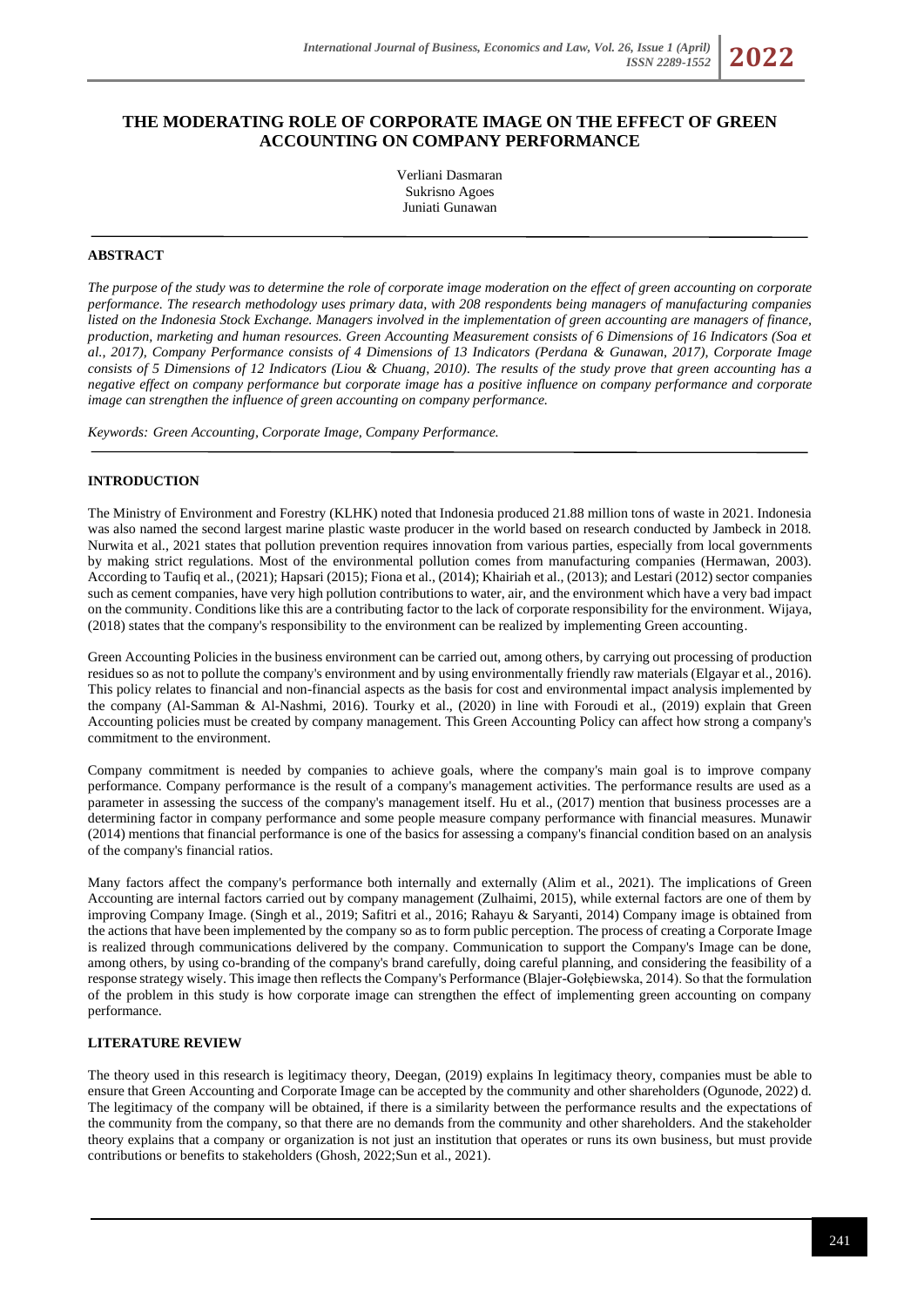Green Accounting is a process of recognizing, measuring value, recording, summarizing, reporting, and disclosing information on objects, transactions, events, or the impact of a company's economic, social and environmental activities on society and the environment, and can be useful for users in assessing and economic and non-economic decision making (Lako, 2018). In this research, Green Accounting uses indicators from (Soa et al., 2017) there are 6 dimensions, namely:

- 1. Material: describes the raw materials used in the production process, namely environmentally friendly raw materials so that they do not cause pollution problems to the surrounding environment.
- 2. Energy: describes the energy sources used in the company's activities because the proper use of energy will have an impact on increasing productivity and efficiency.
- 3. Water: describes the use of water and water sources in meeting the needs of all company activities, as well as maintenance efforts made for efficiency and optimization of water resources owned.
- 4. Biodiversity: describes the company's role in maintaining the biodiversity around the company. This concern is a form of compliance with regulations and corporate social responsibility towards nature.
- 5. Emissions: describes the efforts that have been made by the company in minimizing the impact of pollution due to the production process.
- 6. Wastewater and waste: describes the company's efforts to always maintain and treat wastewater and production waste so as not to pollute the environment.

This study uses the measurement of corporate image from the research of Liou & Chuang (2010) with the following five dimensions:

- 1. Morality. This dimension describes how the company is able to build a positive image in order to convince the public that the company is morally responsible for the safety of its products
- 2. Management. This dimension describes how the company's management is able to manage the company's economic factors into things that are believed by all parties, including the community.
- 3. Economics. This dimension shows that economically the company is able to compete and survive to maintain its business continuity.
- 4. Service. This dimension shows that the company is able to provide the best service for stakeholders, especially for customers.
- 5. Convenience (which the company expects). This dimension describes how the company can run in accordance with the expectations of all stakeholders so that the Company's image will continue to be good in the eyes of all parties.

Company performance is the result of the company's business processes that can be measured by financial and non-financial information. Company performance is measured to produce accurate data and information needed by all stakeholders (Salehi et al., 2018). This study uses performance indicators from (Perdana & Gunawan, 2017) consisting of

1. Finance

Performance measurement based on financial aspects, and the impact of financial performance on the economy, environment and welfare

2. Internal Business Process

Performance measurement based on business processes that have an impact on economic, social and environmental processes 3. Customers

Performance measurement is seen from the company's handling of customers which can have an impact on the economy, social, environment and welfare.

4. Learning and development

Performance measurement based on learning and development that can have an economic and social impact.

### **METHOD**

The research population is managers in manufacturing companies as implementers of Green Accounting implementation in the company. The research sample was obtained by 208 respondents by filling out a questionnaire with a Likert scale of 1-6. The distribution of the questionnaires was done by distributing Google forms and also submitting paper questionnaires by visiting their respective companies. Research respondents are determined based on criteria that support the research results. The criteria include being a permanent employee and having experience working in a company as a manager. Processing data using SPSS 20 By testing the regression model, correlation and determination for multiple regression tests obtained the formula

# **CP=α+β1GAI+β2 CI + β3GA\* CI+e**

CP = Corporate Performance GA =Green Accounting CI= Corporate Image β1= Coefisien Green Accounting β2=Coefisien pengaruh Moderasi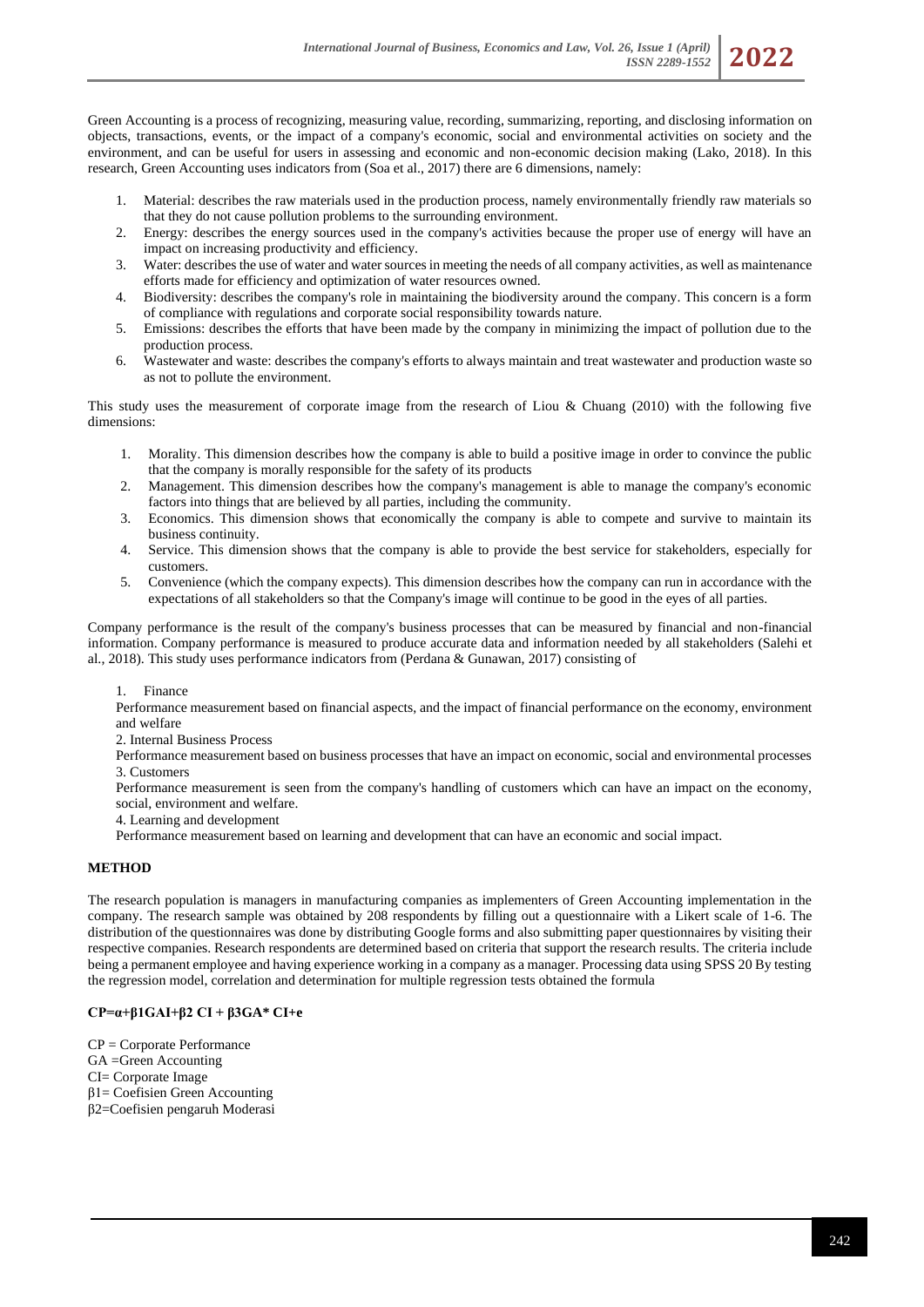# **RESULTS AND DISCUSSION**

The research indicators have been tested for validity and reliability to ensure that the questionnaire that we compiled will be really good at measuring symptoms and producing valid data. The validity test was carried out with SPSS shown in table 1.

Table 1

| Validity and Reliability Test |     |                   |                           |       |  |
|-------------------------------|-----|-------------------|---------------------------|-------|--|
|                               | N   | Person Corelation | Cronbachs Alfa If Deleted |       |  |
| Green Accounting              | 208 | 0.883             |                           | 0.932 |  |
| Corporate Image               | 208 | 0.743             |                           | 0.693 |  |
| Corporate Performance         | 208 | 0.612             |                           | 0.816 |  |

The validity test can be seen that the R value is above the table value of 0.134 for n 208, so it can be concluded that all research variables pass the validation test, as well as the reliability test of all scores above 0.7, so it can be concluded that all instruments in the research variables are valid and reliable. The results of the study show descriptive statistics in table 2

|                       |     |        |     | Table 2 |         |                |                 |          |
|-----------------------|-----|--------|-----|---------|---------|----------------|-----------------|----------|
|                       | N   | Sum    | Min | Max     | Mean    | Std<br>Deviasi | <b>Skewness</b> | Kurtosis |
| Green Accounting      | 208 | 15,341 | 18  | 96      | 73.7548 | 16.96295       | $-0.914$        | 0.503    |
| Corporate Image       | 208 | 12,643 | 24  | 72      | 60.7837 | 11.44305       | $-1.433$        | 1.684    |
| Corporate Performance | 208 | 11,554 | 22  | 66      | 55.5481 | 9.78007        | $-1.246$        | 1.384    |

Table 1 explains some of the distribution of questionnaire data, which serves to describe or provide an overview of the object under study through sample or population data (Sugiyono, 2020). The total score for Green Accounting is 15341 so that the average answer is at a score of 4 and 5, meaning that the implementation of Green Accounting has not been maximized but the implementation has been carried out in a good category. The Corporate Image variable has a total score of 12643, so the average answer is at a score of 5, so the assessment of Corporate Image is perceived as good. while the company's performance is at a score of 4 lower than Green Accounting and Corporate Image.Regression results can be proven in table 3

| Tabel 3                  |
|--------------------------|
| Multiple Regression Test |
|                          |

|         | N   | в        |      | Sig   |
|---------|-----|----------|------|-------|
| Constan |     | 20.289   | 4.85 |       |
| GI      | 208 | $-0.213$ | 3.28 | 0.001 |
| GA CI   | 208 | 0.002    | 2.67 | 0.008 |
| ( `I    | 208 | 0.619    | 7.34 |       |

From the table above, the regression equation can be taken, namely

## CP = 20,289-213GA+0.002CI+0,002 GA\*CI

- This means that the constant value is 20.388, if there is no implementation of Green Accounting and Corporate Image, the company's performance remains at a constant value
- The coefficient value is  $-0.213$  with a sig value of 0.001 so it can be ascertained that accounting has a negative effect on company performance. This means that the implementation of Green Accounting does not benefit the company, cannot improve the Company's performance, both financial and non-financial performance. The results of this study are contrary to previous research (Soa et al., 2017) which states that environmental accounting disclosures can affect the company's performance. The results of this study are in line with the opinion of Younis et al., (2019); which explains the reality of Green Accounting adding to the expenses for the company. For example, when the waste that is released from the production of the B3 category (toxic hazardous materials) must be reprocessed either by the company or a third party, it will definitely require a very large additional fund (https://petrominer.com/ini-cost-pengelolaan-limbah-b3) which will reduce the company's profits, this will obviously reduce the company's financial performance. In accordance with Kautsar's research, (2021); (Maryanti & Hariyono, 2020) which concludes that there is no effect of Green Accounting on the company's financial performance. Lee & Huang, (2020) social activities cannot achieve conclusive corporate performance results, Green Accounting is one of the activities that originate from social activities (Lako, 2018). According to Al-Dhaimesh, (2020) the implementation of Green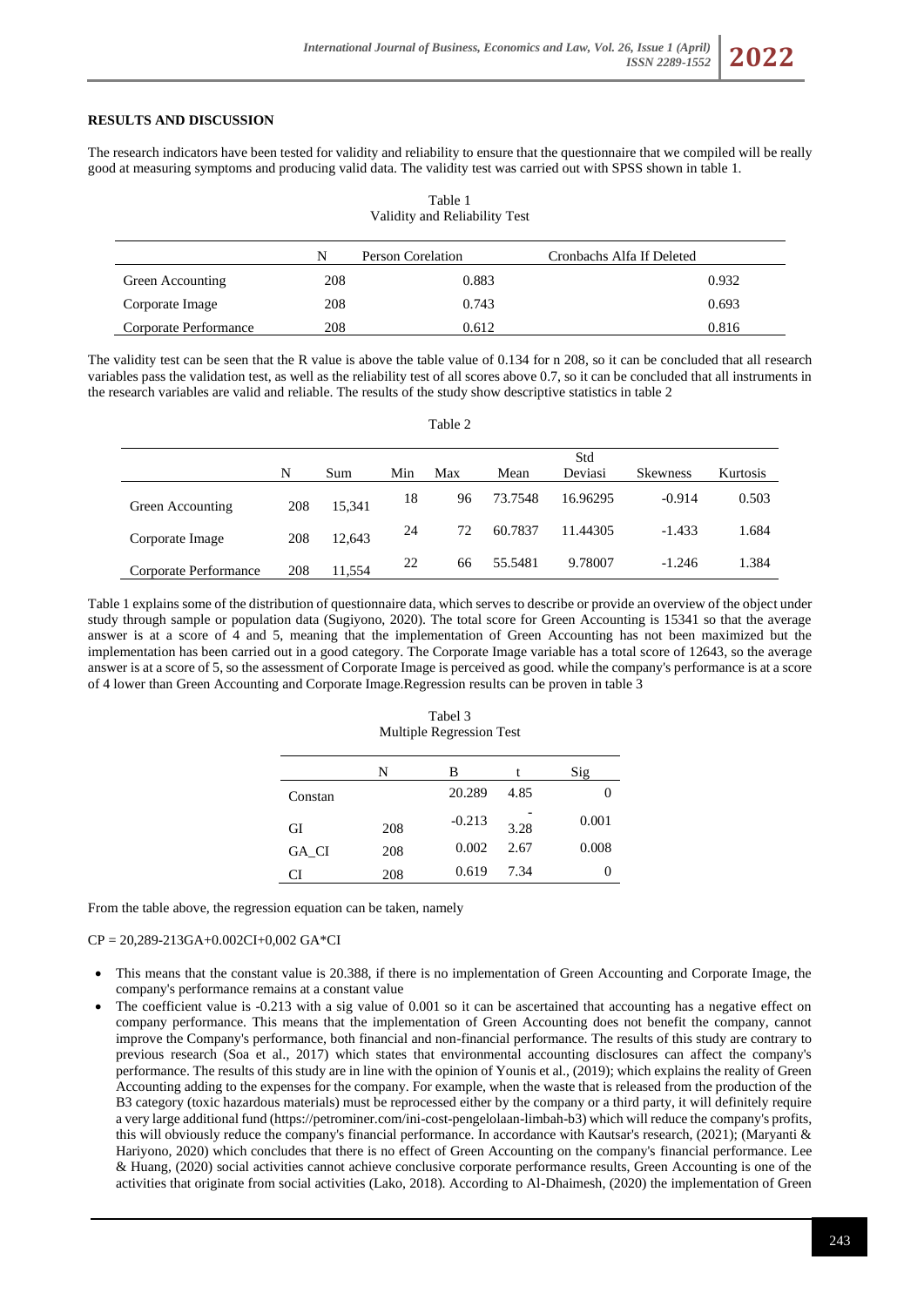Accounting is still relatively weak, so it cannot have much effect on improving performance. Likewise, according to Khlif et al., (2016) which states that environmental disclosure has a positive and significant effect on company performance.

The results of this study were carried out during a pandemic when manufacturing companies experienced a direct impact nationally so that the company's performance from 2020 had experienced a setback and this affected the perception of respondents in filling out questionnaires due to on going conditions.

• The value of the Coefficient of Corporate Image on Performance obtained a value of 0.619 and a sig value of 0.001 which means that corporate image has a positive and significant effect on Company Performance. in line with previous research which states that the application of Green Accounting is a means to increase competitive advantage (Balmer, 2017); (Biloslavo & Trnavȟeviȟ, 2009). With these advantages, the company will be known and have its own selling power for the company. Özkan et al., (2020) which concludes that corporate image is a benchmark for marketing, which can affect customer satisfaction so that it has an impact on company performance. Likewise, Fan, (2019) who concludes that corporate image has a positive effect on purchase intention and will automatically increase company performance. In contrast to (Krishna Moorthy, et al, 2017) which states that corporate image is not related to customer loyalty, so if there is no customer loyalty, company performance will be difficult to achieve. also different from (Ren & Yang, 2019) good governance in the company does not affect the company's performance.

Corporate image is a general impression that is left in the minds of consumers as a result of a collection of feelings, ideas, attitudes and experiences with the company that are stored in memory. The impression is then transformed into a positive or negative image according to the feelings and experiences of consumers at the company. Both positive and negative images will then be recalled when the name of the company is heard or carried into the minds of consumers (Salam et al., 2010). Positive opinion in the community, public trust, public information that is easily accessible to the public becomes the formation of a corporate image (Liou & Chuang, 2010) the more public trust creates customer loyalty (Jihan & Made, 2018). Customer loyalty creates Company Performance (Kusumowardani, 2021).

In Indonesia, Corporate Image has a prestigious event which is an appreciation of companies that have the best image as the ideal company to work for according to job seekers, employees and readers of Warta Ekonomi magazine. "Indonesia Most Admired Companies Award". In 2019 and 2020 PT Sinar Mas Agro Resources & Technology Tbk became the first winner (Top 5 Most Admired Companies: Agribusiness). The company is one of the manufacturing companies listed on the IDX. With the criteria The assessments are Corporate image, financial image, HR image, Product/service image, Global competitive image, Social Image [\(https://www.wartaekonomi.co.id/\)](https://www.wartaekonomi.co.id/).

[\(https://www.smart-tbk.com/\)](https://www.smart-tbk.com/),PT Sinar Mas Agro Resources and Technology Tbk ("SMART") posted net sales of Rp 11.10 trillion in the first quarter of 2021. An increase of 15% compared to the previous period was due to an increase in the average selling price during the current period, this proves that the company already has a good corporate image in 2019, 2020 and 2021, which affects the company's financial performance, and does not rule out the possibility of being in line with Peru's performance non-financial companies too.

Corporate Image and Company Performance supports stakeholder theory where stakeholder theory focuses on ways that can be used by companies to manage the company's relationship with its stakeholders. Improving the good image of the company and improving the company's performance is one way to build good relations with stakeholders.

The coefficient of corporate image strengthens the influence of green accounting on company performance, namely 0.002 with a sig value of 0.008, so it can be concluded that corporate image is able to strengthen green accounting on company performance. The influence of green accounting on performance has a negative relationship when there is a corporate image, so green accounting has a positive and significant effect on company performance, this proves the importance of companies to build corporate image to improve company performance. With an image, growing commitment and trust from all stakeholders and will have an impact on increasing customers, increasing buying interest, increasing investor interest which can encourage increased share prices, increase company profits and profitability, it is clear that the company's performance can increase (Younis & Hammad, 2020

### **CONCLUSION**

The conclusion of this study is that Green Accounting has a negative effect on company performance, Corporate Image has a positive effect on Company Performance and Corporate Image can strengthen the effect of Green Accounting implementation on performance. This is in line with conditions in Indonesia why the level of pollution is very high because the company has not consistently applied Green Accounting. The contributing factor is that the implementation of Green Accounting requires a large budget and has an impact on financial performance or burdens the company's costs. But all companies want to always improve corporate image for sales targets and green accounting can be a good marketing strategy to improve company performance. The limitation of the research is that the research was carried out during a pandemic, so it is possible that respondents' perceptions regarding performance are influenced by current conditions as the impact of the pandemic for the company. So the recommendation for further researchers is to carry out research in normal times (not a pandemic) so that respondents' answers are more objective and rational. In addition, it includes budget or financial factors in measuring Green Accounting with Company Performance so that the relationship between these two variables is more rational and accurate. Research Contributions for managers of manufacturing companies serve as guidelines in preparing Standard Operating and Procedures for implementing Green Accounting, so that all company activities can reflect the company's responsibility towards the environment.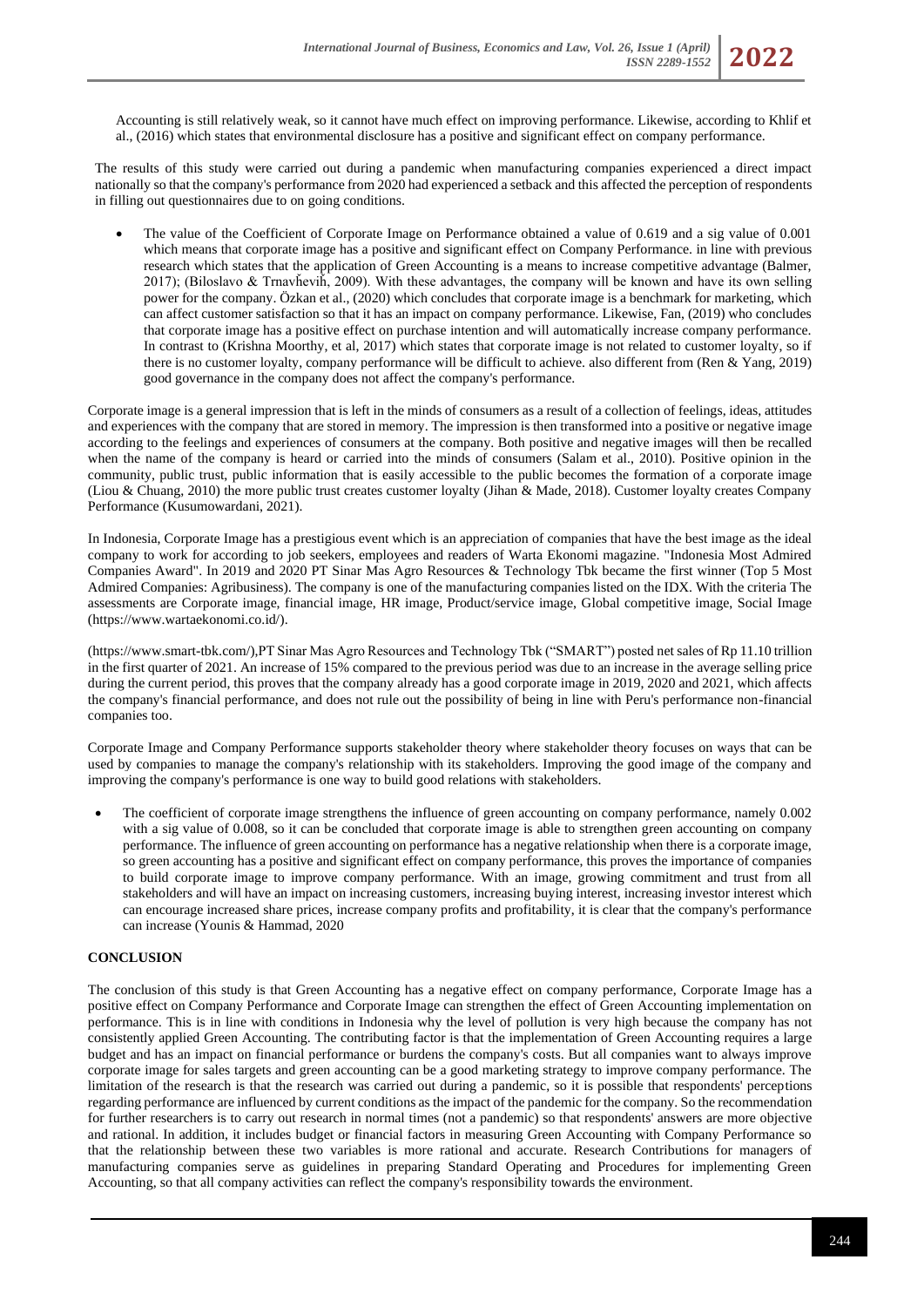#### **REFERENCES**

- Al-Dhaimesh, O. H. (2020). Green accounting practices and economic value added: An applied study on companies listed on the Qatar stock exchange. *International Journal of Energy Economics and Policy*, *10*(6), 164–168. https://doi.org/10.32479/ijeep.10199
- Al-Samman, E., & Al-Nashmi, M. M. (2016). Effect of corporate social responsibility on nonfinancial organizational performance: Evidence from Yemeni for-profit public and private enterprises. *Social Responsibility Journal*, *12*(2), 247–262. https://doi.org/10.1108/SRJ-04-2015-0049
- Alim, F. A., Mai, M. U., & Setiawan, S. (2021). Analisis Pengaruh Faktor Internal dan Faktor Ekternal terhadap Kinerja Reksa Dana Syariah Saham. *Journal of Applied Islamic Economics and Finance*, *1*(2), 435–445. https://doi.org/10.35313/jaief.v1i2.2476
- Balmer, J. M. T. (2017). The corporate identity, total corporate communications, stakeholders' attributed identities, identifications and behaviours continuum. *European Journal of Marketing*, *51*(9–10), 1472–1502. https://doi.org/10.1108/EJM-07-2017- 0448
- Biloslavo, R., & Trnavȟeviȟ, A. (2009). Web sites as tools of communication of a "green" company. *Management Decision*, *47*(7), 1158–1173. https://doi.org/10.1108/00251740910978359
- Blajer-Gołębiewska, A. (2014). Corporate reputation and economic performance: The evidence from Poland. *Economics and Sociology*, *7*(3), 199–207. https://doi.org/10.14254/2071-789X.2014/7-3/15
- Elgayar, A., Beheiry, S. M., Jabbar, A., & Al Ansari, H. (2016). A benchmarking approach to the progress of green materials and systems' use in the UAE construction industry. *World Journal of Science, Technology and Sustainable Development*, *13*(4), 315–327. https://doi.org/10.1108/wjstsd-01-2016-0008
- Fan, Q. (2019). Relationship among China's country image, corporate image and brand image. *Journal of Contemporary Marketing Science*, *2*(1), 34–49. https://doi.org/10.1108/jcmars-01-2019-0006
- Fiona Azzahro, Yulfiah, dan A. (2014). *Evaluasi Pemilihan Spesies Pohon Pengendali Polusi Udara Pabrik Semen*. 1–5.
- Foroudi, M. M., Balmer, J. M. T., Chen, W., & Foroudi, P. (2019). Relationship between corporate identity, place architecture and identification: An exploratory case study. *Qualitative Market Research*, *22*(5), 638–668. https://doi.org/10.1108/QMR-03- 2017-0076
- Hapsari, D. (2015). Kajian Kualitas Air Sumur Gali dan Perilaku Masyarakat di Sekitar Pabrik Semen Kelurahan Karangtalun Kecamatan Cilacap Utara Kabupaten Cilacap. *Jurnal Sains &Teknologi Lingkungan*, 7(1), https://doi.org/10.20885/jstl.vol7.iss1.art2
- Hermawan, W. (2003). Pengembangan sektor industri manufaktur yang berkelanjutan. *Bina Ekonomi*, *7*(1), 1–96.
- Hu, Y., Chang, I., & Hsu, W. (2017). International Journal of Information Management Mediating e ff ects of business process for international trade industry on the relationship between information capital and company performance. *International Journal of Information Management*, *37*(5), 473–483. https://doi.org/10.1016/j.ijinfomgt.2017.04.004
- Jihan, N., & Made, S. I. (2018). Analisis pengaruh kualitas layanan, harapan kinerja dan citra perusahaan terhadap loyalitas pelanggan melalui kepuasan pelanggan sebagai variabel intervening (Studi pada Rumah Sakit Islam Sultan Agung Semarang). *Diponegoro Journal of Management*, *7*(1984), 8. https://ejournal3.undip.ac.id/index.php/djom/article/view/22339
- Kautsar, R. A. (2021). *PENGARUH PENGUNGKAPAN GREEN ACCOUNTING TERHADAP KINERJA KEUANGAN PERUSAHAAN DAN NILAI PERUSAHAAN (Studi pada Perusahaan Terbaik Majalah Forbes Indonesia tahun 2019)*. http://repository.stie-mce.ac.id/id/eprint/1318
- Khairiah, Ashar, T., & Santi, D. N. (2013). Analisis Konsentrasi Debu dan Keluhan Kesehatan pada Masyarakat di Sekitar Pabrik Semen di Desa Kuala Indah Kecamatan Sei Suka Kabupaten Batu Bara Tahun 2012. *Lingkungan Dan Keselamatan Kerja*, *2*(1), 1–7.
- Khlif, H., Guidara, A., & Souissi, M. (2016). *Corporate social and environmental disclosure and corporate performance: Evidence from South Africa and Morocco*.
- Krishna Moorthy, Loh Chun T'ing, Seow Ai Na, Chew Tze Ching, Lee Yuin Loong, Lim Sze Xian, T. W. L. (2017). Article information : Corporate image no longer leads to customer satisfaction and. *Emeral d Imsight*. doi.org/10.1108/IJLMA-04- 2017-0082
- Kusumowardani, D. (2021). Analisis Pengaruh Nilai Pelanggan, Kepuasan Dan Loyalitas Pelanggan Terhadap pendapatan Perusahaan {ada Pelayanan Laboratorium Kesehatan. *Jurnal Ekonomi, Bisnis Dan Akuntansi ( Jeba)*, *23*(1), 74–91.
- Lako, A. (2018). *AKUNTANSI HIJAU : Isu , Teori & Aplikasi*. *December*.
- Lee, M., & Huang, Y. L. (2020). Corporate social responsibility and corporate performance: A hybrid text mining algorithm. *Sustainability (Switzerland)*, *12*(8). https://doi.org/10.3390/SU12083075
- Lestari, F. (2012). Minimisasi Limbah Pada Industri Semen Dalam Rangka Implementasi Sistem Manajemen Lingkungan ISO 1400]]0. *Agriplus*, *22*(2), 110–116.
- Liou, J. J. H., & Chuang, M. L. (2010). Evaluating corporate image and reputation using fuzzy MCDM approach in airline market. *Quality and Quantity*, *44*(6), 1079–1091. https://doi.org/10.1007/s11135-009-9259-2
- Maryanti, I. E., & Hariyono. (2020). Pengaruh Implementasi Green Accounting Terhadap Kinerja Perusahaan yang Terdaftar di Bursa Efek Indonesia. *Jurnal Widya Ganecwara*, *10*(4), 1–12.

Munawir. (2014). *Analisis Laporan Keuangan*. Liberty.

- Nurwita, M., Maesaroh, & Widowati, N. (2021). Upaya Dinas Lingkungan Hidup Dalam Pengendalian Pencemaran Udara di Kota Tanggerang. *Journal Of Public Policy And Management Review*, *10*(2).
- Ogunode, O. A. (2022). Legitimacy Theory and Environmental Accounting Reporting and Practice: A Review. *South Asian Journal of Social Studies and Economics*, *January*, 17–28. https://doi.org/10.9734/sajsse/2022/v13i130345
- Özkan, P., Süer, S., Keser, İ. K., & Kocakoç, İ. D. (2020). The effect of service quality and customer satisfaction on customer loyalty: The mediation of perceived value of services, corporate image, and corporate reputation. *International Journal of*